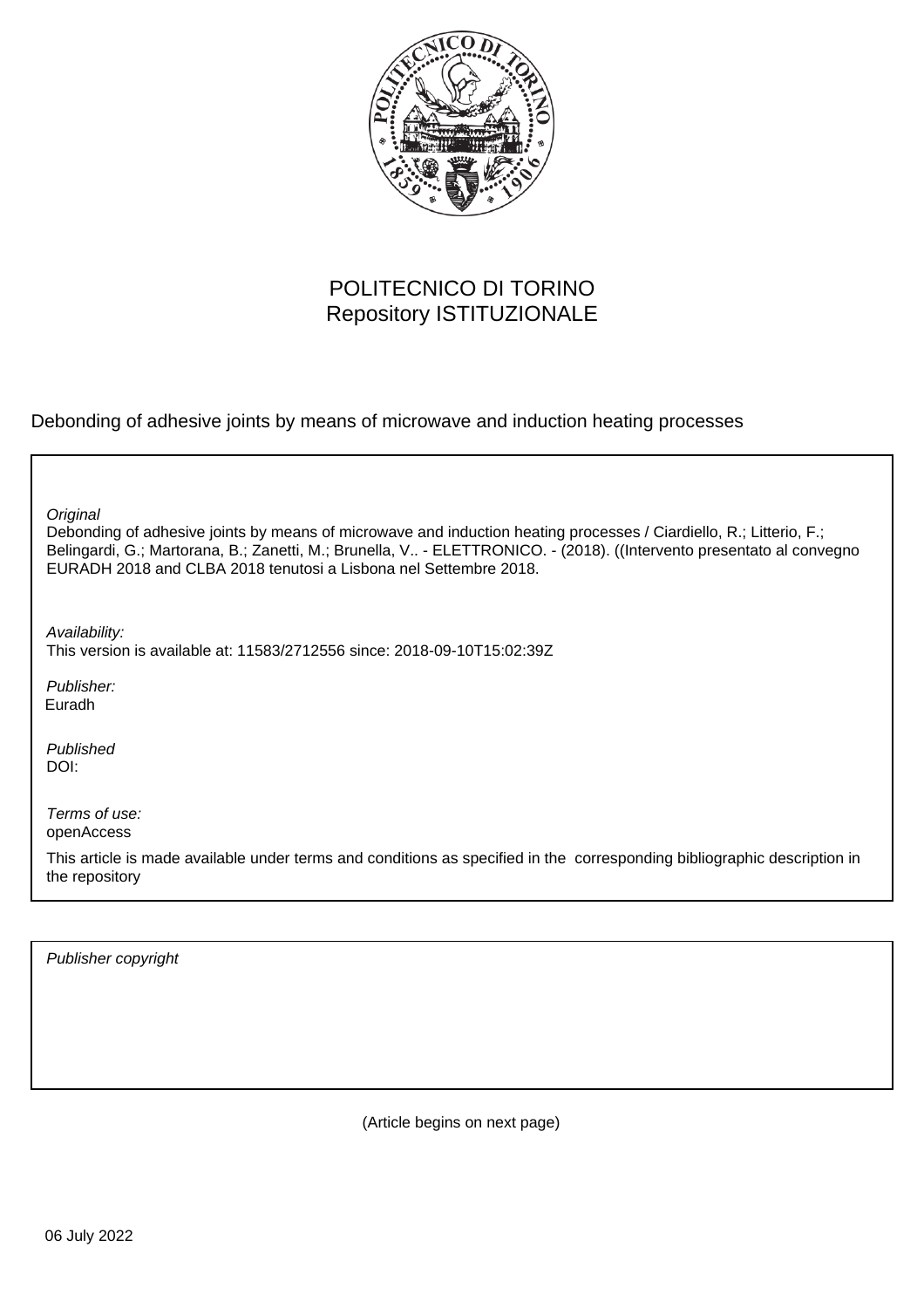## **EURADH 2018 and CLBA 2018**

## **Debonding of adhesive joints by means of microwave and induction heating processes**

R. Ciardiello<sup>1</sup>, F. Litterio<sup>1</sup>, G. Belingardi<sup>1</sup>, B. Martorana<sup>2</sup>, M. Zanetti<sup>3</sup>, V. Brunella<sup>3</sup>.

<sup>1</sup> Politecnico di Torino, Department of Mechanical and Aerospace Engineering, Torino, 10129, IT.

<sup>2</sup> Centro Ricerche Fiat S.C.p.A., Group Materials Labs, Torino, 10135, IT.

## <sup>3</sup> Department of Chemistry and NIS Research Centre, University of Torino, Torino, 10125, Italy

In this work, an innovative technique for adhesive joint separation that combines the use of a hybrid-modified adhesive with microwave (MW) or induction heating (IH) [1-3] processes is presented. Graphene nanoplatelets (GnPs) and iron oxide particles were used to modify a thermoplastic adhesive, polyolefin hot-melt adhesive by mean of a twinscrew extruder. This thermoplastic adhesive, already used for bonding automotive applications, was modified with both iron oxide and GnPs in order to enhance the electrical properties and the sensitivity to MW and IH. The mechanical and electrical properties together with the sensitivity of the modified adhesives to microwave or induction heating processes are investigated. Single Lap Joint (SLJ) specimens were used to evaluate the mechanical properties of the pristine and the modified adhesive. The mechanical tests illustrate that the maximum loads of modified adhesives decrease slightly. Tests conducted with microwave and induction heating processes showed that these two systems are able to melt the modified adhesive. Thus, the separation of bonded joints is possible with both systems. The temperature increase of the induction heating system is found to be more rapid than the microwaves but the latter system is energetically more efficient. Scanning Electron Microscope (SEM) was used to measure the particle distribution and to evaluate the differences between the manual mixed mode and the tween extruder system as preliminary analysis.